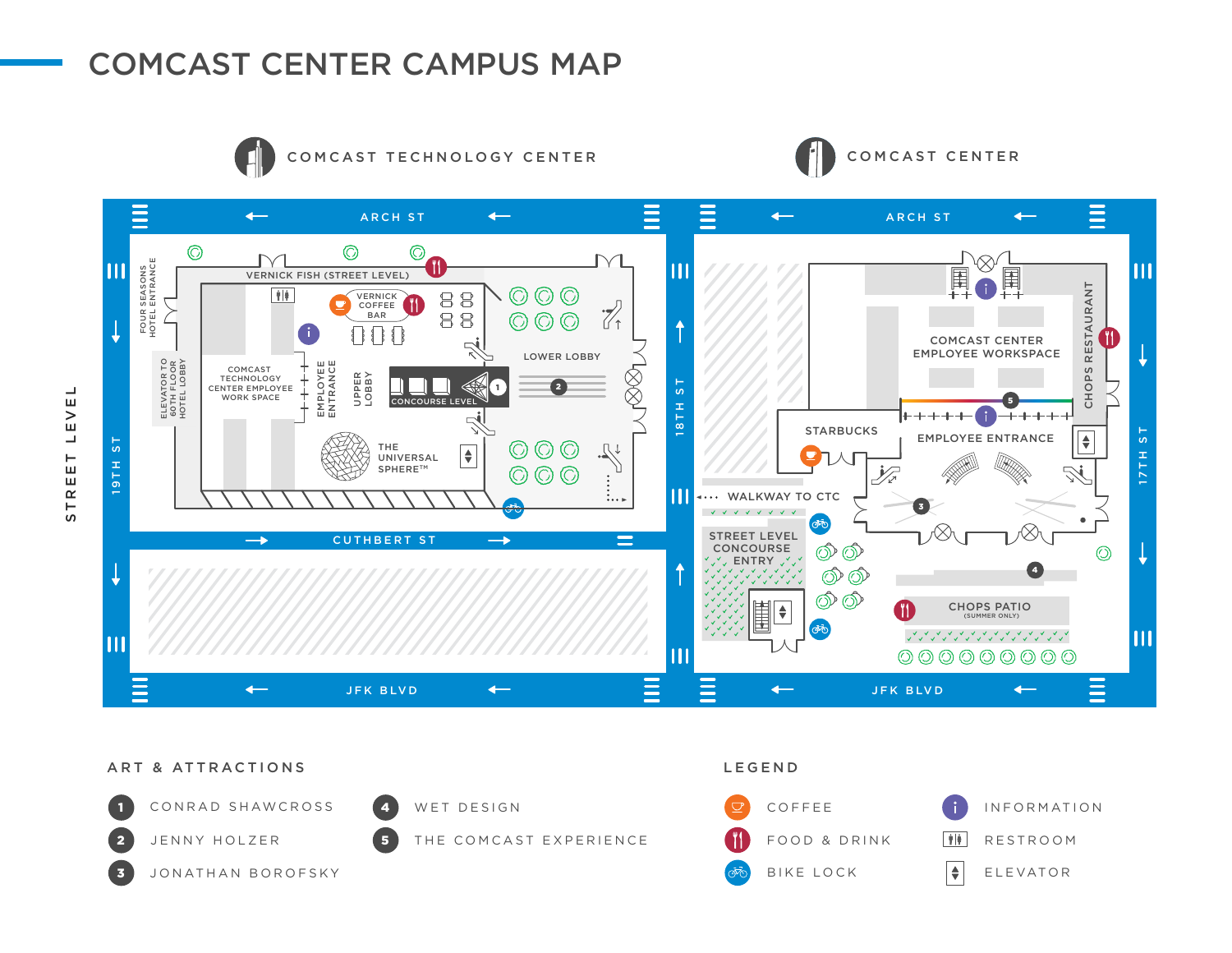## COMCAST TECHNOLOGY CENTER CONCOURSE LEVEL MAP



 $\mathsf{ER}$  ) (COMCAST TECHNOLOGY CENTER)  $\begin{array}{c}\n\vdash \\
\blacksquare\n\end{array}$  $\overline{\circ}$ LEVEL CONCOURSE LEVEL TECHNOLOGY CONCOURSE (COMCAST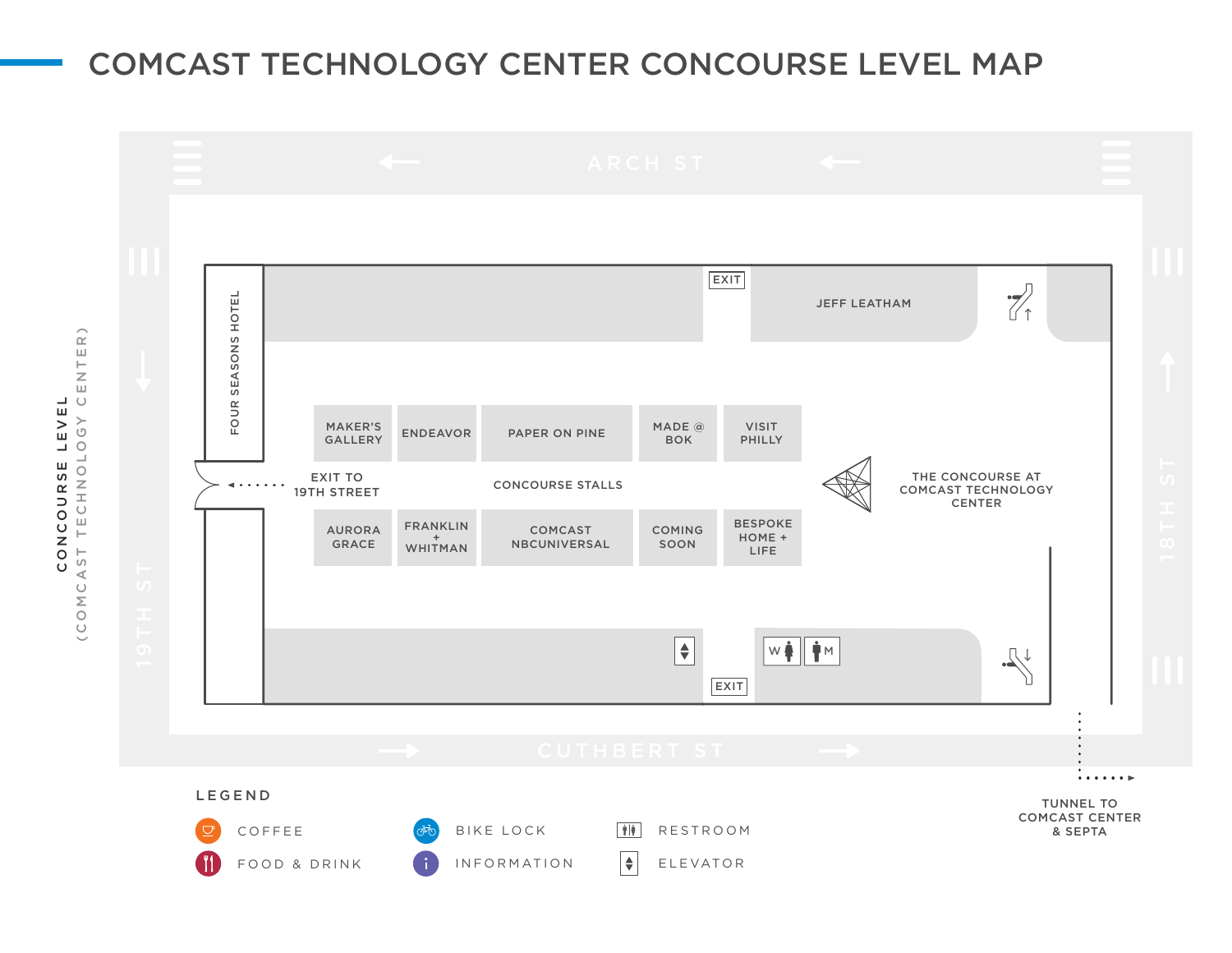## COMCAST CENTER CONCOURSE LEVEL MAP